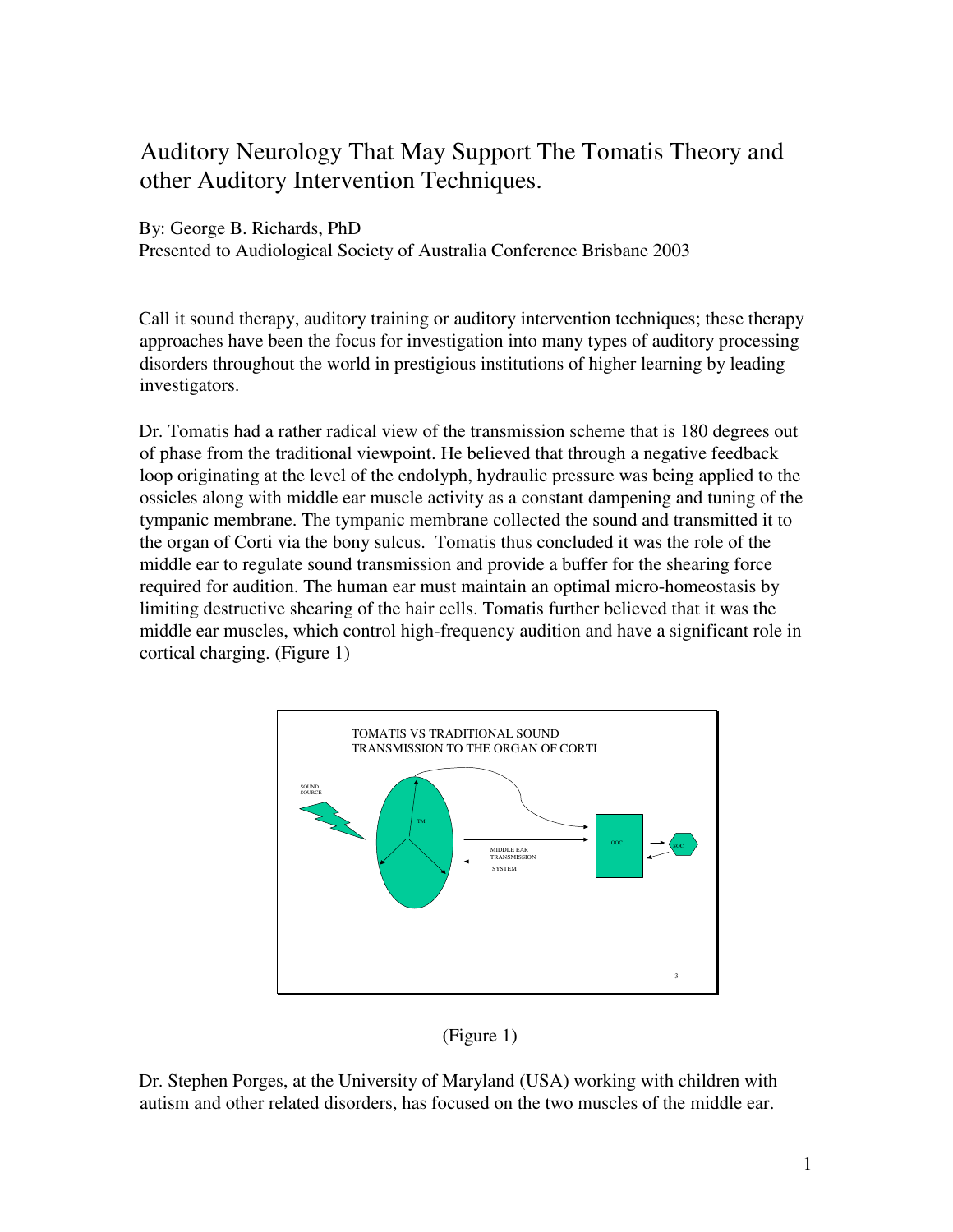Porges states that the same nerves that control vocalization, facial expression, heart rate and breathing, innervate the tensor tympani and stapedius muscles. He points out that when the human organism is in a state of fear or high anxiety, the middle ear muscles lose the ability to diminish low-frequency sounds and attending to the higher frequencies of speech is thus impaired. Porges has developed an intervention protocol similar to the Tomatis method using filtered music to exercise the middle ear muscles along with whole body relaxation techniques to restore integrity to the middle ear muscle function and has reported improvements in communication skills, handwriting, balance and coordination, sensory processing, visual skill and sleep patterns. (Porges, 2003)

The research of Rideout and Laubach at Ursinus College in Collegeville, Pennsylvania required eight students to perform spatial-reasoning tasks before and after listening to a Mozart piano sonata. EEG recordings were made in each condition and an interesting correlation was observed. The music condition dramatically increased brain wave activity along with a significant increase in spatial-reasoning performance. (Rideout and Laubach 1997). Musical perception occurs in the right hemisphere of the brain, which is the same side of the brain that is involved with spatial analysis. (Roederer)

Dr. John Hughes, a neurologist at the University of Illinois Medical Center in Chicago found that music that regularly repeats every 20 to 30 seconds, just as most of Mozart's compositions do, trigger the strongest brain activity. Dr. Hughes studied the effects of listing to Mozart on 36 subjects with severe epileptic seizures and found an outstanding 29 out of the 36 patients showed significant improvement by having fewer seizures of less intensity. (Hughes, John 1998)

Neurobiologist Gordon Shaw of the University of California at Los Angeles using MRI studies to chart the brain wave activity of individuals listening to different types of music found that only Mozart activated areas of the brain that process fine motor coordination, vision and other higher thought processing regions. (Rauscher, Shaw and Ky, 1995)

Dr. Ingmar Klochoff of Uppsala, Sweden, describes a psychosomatic syndrome, known as the tensor tympani syndrome and is caused by increased psychic tension due to mental stress. There are individuals who do not have a constant impedance of the middle ear. The conclusion for this irregularity was spontaneous tonic tensor tympani muscle activity. The symptoms of this syndrome are often a fullness, tinnitus and dysacusis with a high relation to tension headache and vertigo. This syndrome does not in its self-cause hearing loss; however, persons with this syndrome complain of difficulties in understanding what people say. This psychosomatic syndrome is likely to be caused by an inability to attend or concentrate caused by the ever-present rise in psychic tension. (Klochoff 1979) (Figure 2)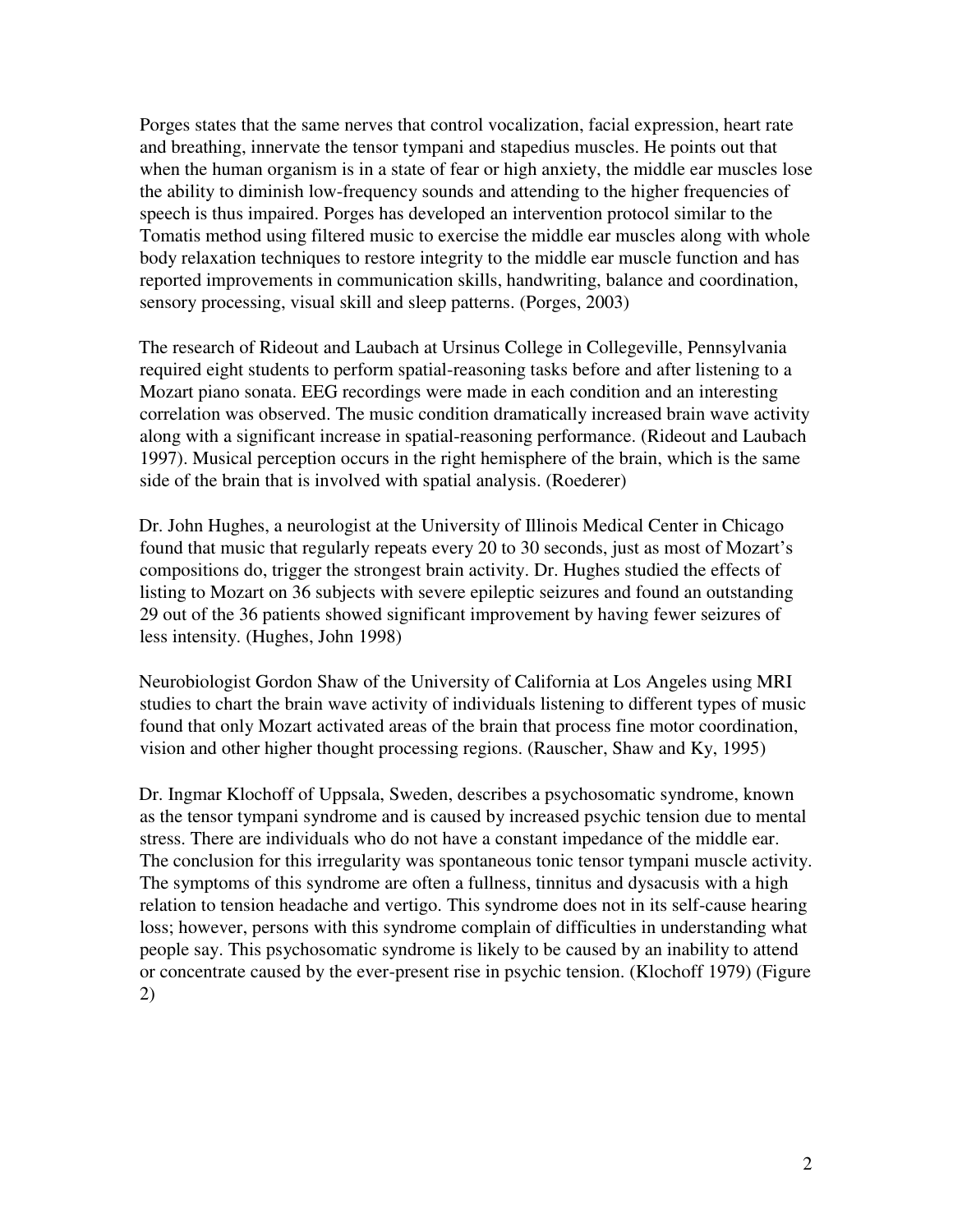



The Centrifugal Pathways are where things start to get interesting. We all struggled with the afferent or input pathways and learned how things got to the brain, but it was that efferent or feed back system that always seemed to be so elusive and not very well understood. The efferent nerves run close to, but not within, the same tracts, as do the afferent nerves. The Superior Olivary Complex is the region of the brainstem where efferent neurons arise and have their point of origin, but are not within the afferent nuclei. It is this system that is responsible for the auditory reflex activities of the stapedius and the tensor tympanic muscles. Traditionally we have been taught that the contraction of these muscles causes the ossicles to become less efficient sound transmitters to the labyrinth, thus protecting the delicate hair cell structure. (Figure 3)



(Figure 3)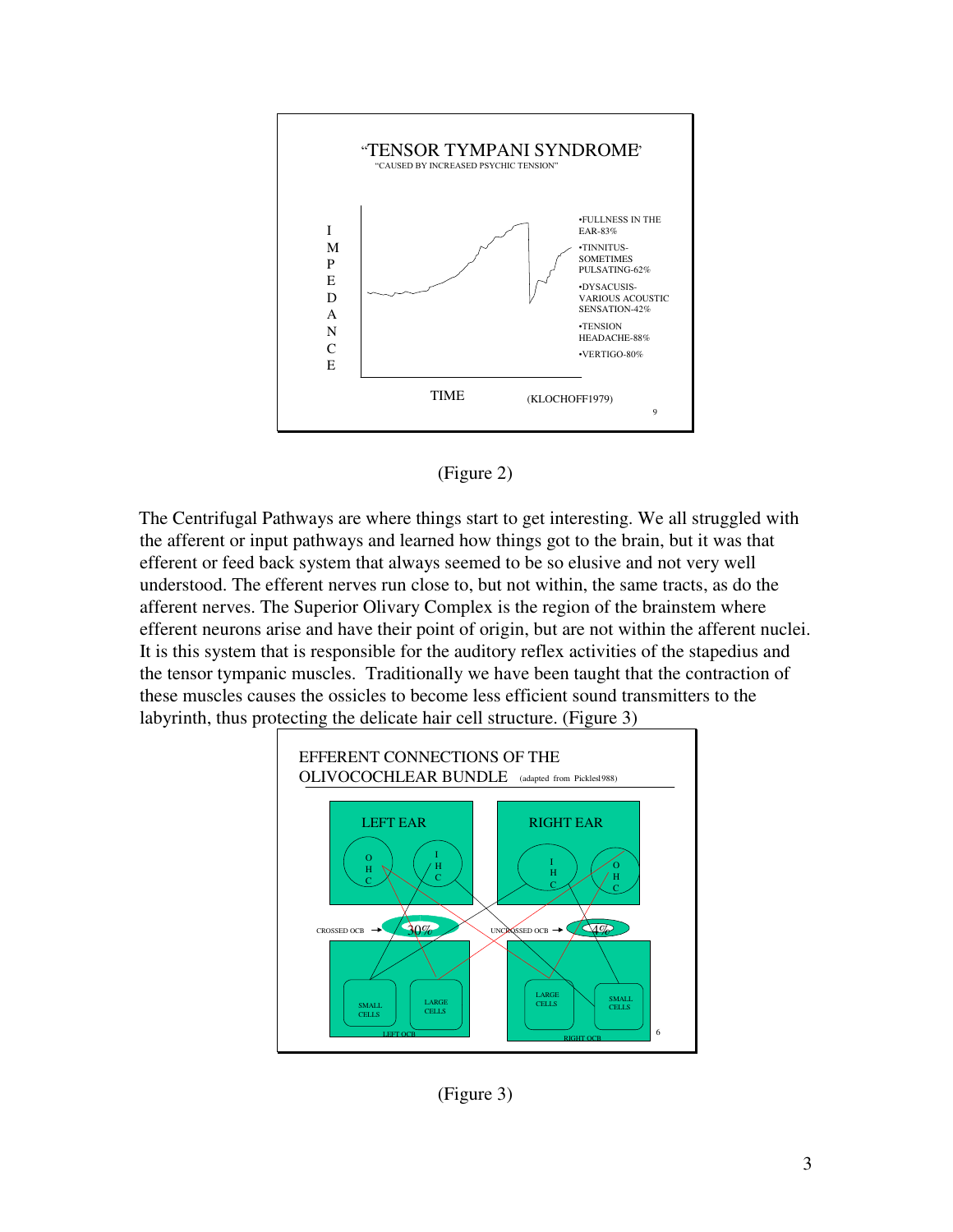Unorthodox theories view this reflexive activity to be a tuning system that is continually monitoring the tension being applied to the tympanic membrane and providing protection to the hair cells from superatheshold stimuli.

The auditory efferent system is also feeding information back to the contractile outer hair cells pulling the tectorial membrane into the afferent inner hair causing a mechanical fine-tuning effect as inattention and sound localization. (Figure 4)





These unorthodox theories have merit; in that a true feedback system would have a continuous flow of information that provides maximum tone to the middle ear muscles. Just like an arm or a leg that does not become completely limp when not in use, but maintains a proper tone all of the time, unless injured. This is one of the main theories of the Sound Therapy; that it will restore tone to the middle ear muscle system and in turn tunes up the entire auditory system, which is responsible for 85% of ongoing cortical activity

The system is also very global at a cortical level, sending information to the somatic and automatic nervous system. These more global responses are responsible for feelings of sadness, happiness, anxiety, flight and fight and a host of other visceral responses. It is the ears' involvement with the X cranial nerve or the vagus nerve (sometimes referred to as the wandering nerve) that innervates the bronchi and heart going through the diaphragm and on to the entire viscera including the esophagus to the anus. Very simply put, "We therefore have a system in which reflexes can be established at many levels, and in which the cortex controls the reflexes through descending influences.."(Pickles 1988) )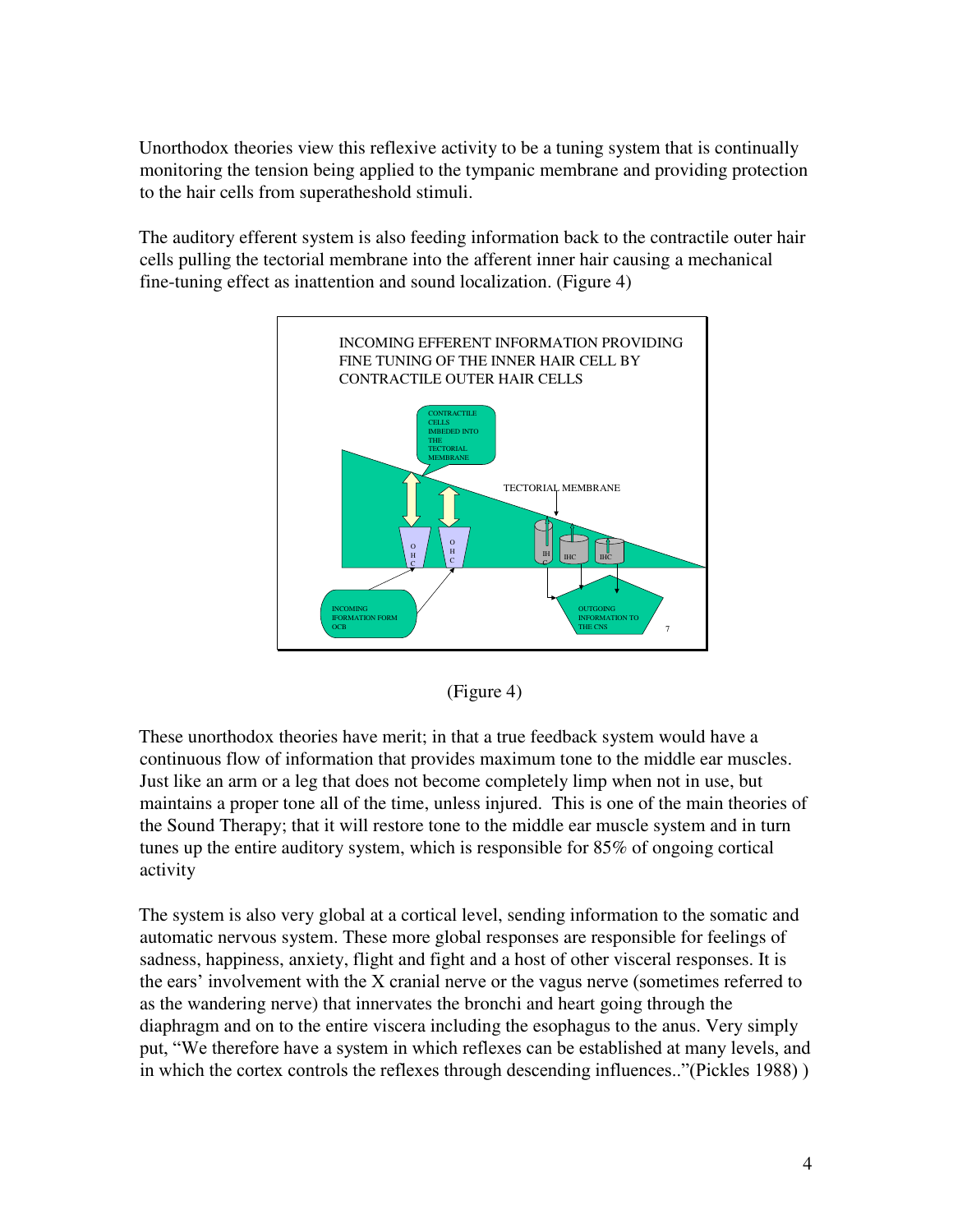Through over stimulation, sickness and disease, drug therapies and other oxidative stress, the integrity of the afferent and efferent nervous systems is compromised, with loss of muscle tone and synchrony in the synaptic firing order. This compromise manifests itself in myriad of symptomatic maladies, such as hearing loss, tinnitus, loss of balance and coordination, loss of attention, inability to hear and understand in the presence of background noise, fatigue, tiredness, headaches, anxiety, depression and on and on. So when damage occurs to this delicate feedback system, the homeostasis of the entire organism is compromised. Thus is appears through highly organized temporal stimuli (classical music), which has undergone high band pass filtration, a restoration of aural muscle tone and synaptic firing order provides better cortical processing. Better cortical processing corrects a myriad of problems ranging from: anxiety relief, better hearing, tinnitus control, better balance and coordination, to: feelings of happiness and wellbeing.

It seems that it is the reestablishing of the ability to listen to the higher frequency that is responsible for repairing and reorganizing cortical pathways. The energy levels coming in from the high frequency areas are more intense than for the lower frequencies. Dr. Tomatis calls the high harmonics the "charging sounds" while he describes the lower frequencies as the "discharging sounds". The lower frequencies supply inadequate energy to the cortex and may even exhaust the individual. (Weeks)

## REFERENCES:

- Hughes, John G. (1998) *The "The Mozart effect on Epileptiform Activity.* Perceptual and motor skill, Vol.86 P 835
- Klochoff*. Impedance Fluctuation and a "Tensor Tympani Syndrome"*, Proc 4th International Symposium on Acoustic Impedance measurements Lisbon Sept.2528 1979 Universidad Nova de Lisboa Ed Penha and Pizarro pp 69-76
- Pickles, Brainstem Auditory Nuclei chapter 6 and Centrifugal Pathways chapter 8 (l988) [online] Lecture presented by Dr. Robert H. Mannell Department of Linguistics Macquarie University, Sydney Australia. http://www.zainea.comThe %20Brainstem%20auditory%20Nuclei.htm
- Porges, Stephen (2003), The sound Connection Vol. 6 No. Society for Auditory Intervention Techniques (P.O. Box 4538, Salem, OR 97302, USA)
- Rauscher, F., Shaw G., Ky K. (1995*) Listening to Mozart Enhances Spatialtemporal Riasoning*: Towards a Neuropsychological Basis. Neuroscience Letters, Vol: 185, Issue: 1, Feb. 6, 1995 pp. 44-47